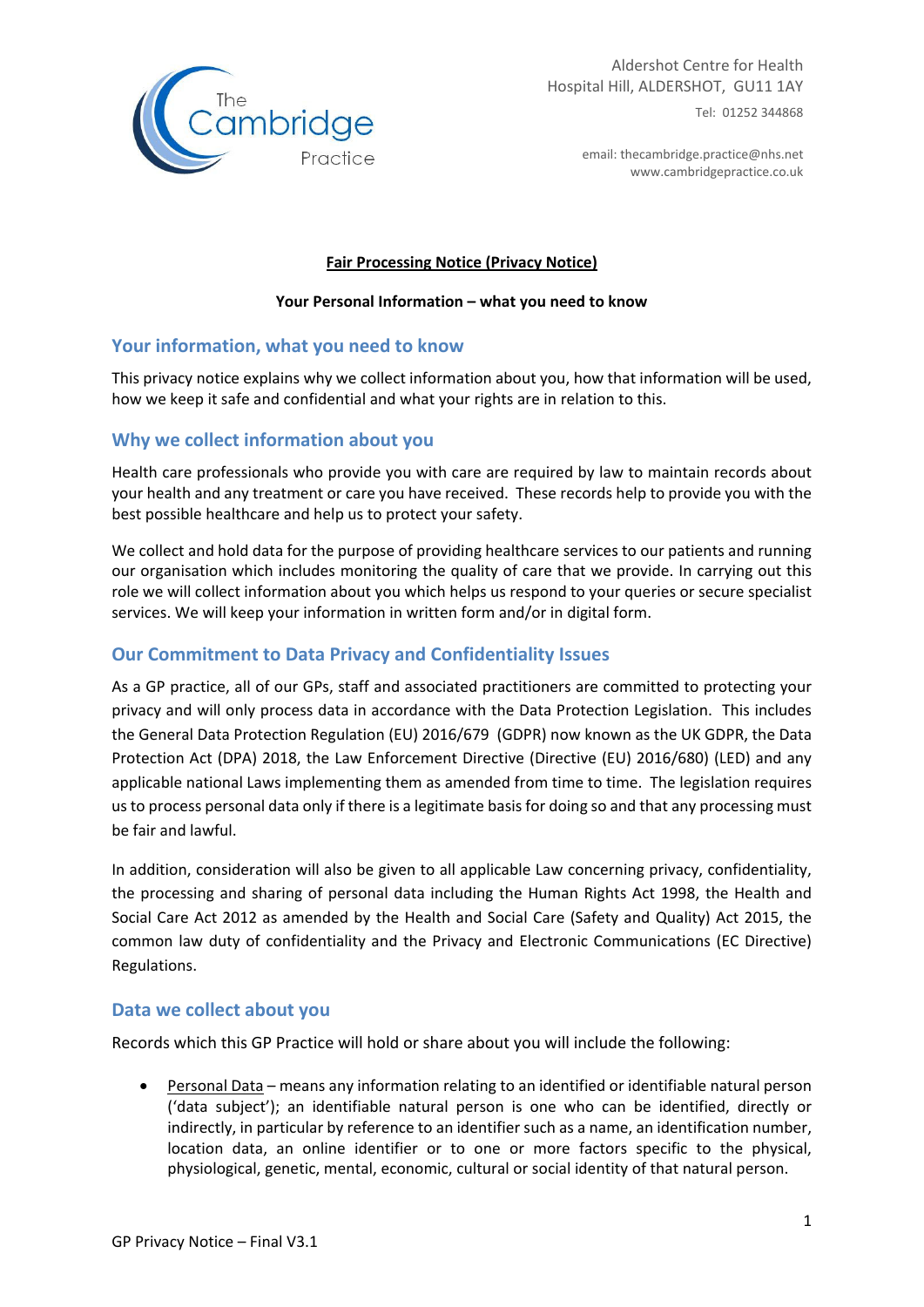

email: thecambridge.practice@nhs.net www.cambridgepractice.co.uk

- Special Categories of Personal Data this term describes personal data revealing racial or ethnic origin, political opinions, religious or philosophical beliefs, or trade union membership, and the processing of genetic data, biometric data for the purpose of uniquely identifying a natural person, data concerning health or data concerning a natural person's sex life or sexual orientation.
- Confidential Patient Information this term describes information or data relating to their health and other matters disclosed to another (e.g. patient to clinician) in circumstances where it is reasonable to expect that the information will be held in confidence. Including both information 'given in confidence' and 'that which is owed a duty of confidence'. As described in the Confidentiality: NHS code of Practice: Department of Health guidance on confidentiality 2003.
- Pseudonymised The process of distinguishing individuals in a dataset by using a unique identifier which does not reveal their 'real world' identity.
- Anonymised Data in a form that does not identify individuals and where identification through its combination with other data is not likely to take place
- Aggregated Statistical data about several individuals that has been combined to show general trends or values without identifying individuals within the data.

### **How we use your information**

Improvements in information technology are also making it possible for us to share data with other healthcare organisations for the purpose of providing you, your family and your community with better care. For example it is possible for healthcare professionals in other services to access your record with or without your permission when the practice is closed. Where your record is accessed without your permission it is necessary for them to have a legitimate basis in law. This is explained further in the Local Information Sharing at Appendix A.

Whenever you use a health or care service, such as attending Accident & Emergency or using Community Care services, important information about you is collected in a patient record for that service. Collecting this information helps to ensure you get the best possible care and treatment.

The information collected about you when you use these services can also be used and provided to other organisations for purposes beyond your individual care, for instance to help with:

- improving the quality and standards of care provided by the service
- research into the development of new treatments and care pathways
- preventing illness and diseases
- monitoring safety
- planning services
- risk stratification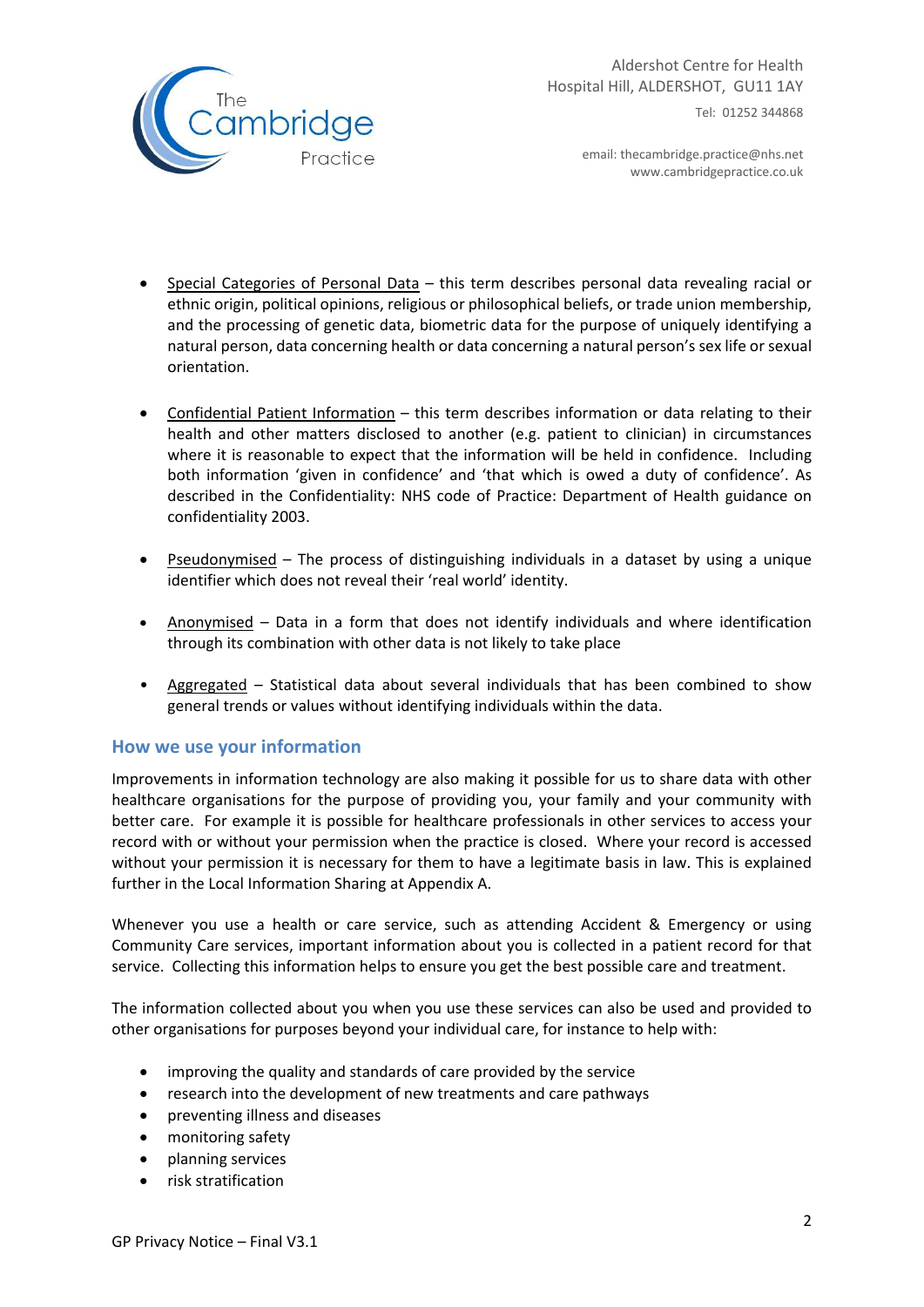

email: thecambridge.practice@nhs.net www.cambridgepractice.co.uk

Population Health Management

This may only take place when there is a clear legal basis to use this information. All these uses help to provide better health and care for you, your family and future generations. Confidential patient information about your health and care is only used like this where allowed by law or with consent.

Pseudonymised or anonymised data is generally used for research and planning so that you cannot be identified.

#### *A full list of details including the legal basis, any Data Processor involvement and the purposes for processing information can be found in Appendix A.*

### **How long do we hold information for?**

All records held by the Practice will be kept for the duration specified by national guidance from NHS Digital, Health and Social Care Records Code of Practice. Once information that we hold has been identified for destruction it will be disposed of in the most appropriate way for the type of information it is. Personal confidential and commercially confidential information will be disposed of by approved and secure confidential waste procedures. We keep a record of retention schedules within our information asset registers, in line with the Records Management Code of Practice for Health and Social Care 2021.

### **Individuals Rights under UK GDPR**

Under UK GDPR 2016 the Law provides the following rights for individuals. The NHS upholds these rights in a number of ways.

- 1. The right to be informed
- 2. The right of access
- 3. The right to rectification
- 4. The right to erasure (not an absolute right) only applies in certain circumstances
- 5. The right to restrict processing
- 6. The right to data portability
- 7. The right to object
- 8. Rights in relation to automated decision making and profiling.

### **Your right to opt out of data sharing and processing**

The NHS Constitution states 'You have a right to request that your personal and confidential information is not used beyond your own care and treatment and to have your objections considered'.

#### **Type 1 Opt Out**

This is an objection that prevents an individual's personal confidential information from being shared outside of their general practice except when it is being used for the purposes of their individual direct care, or in particular circumstances required by law, such as a public health emergency like an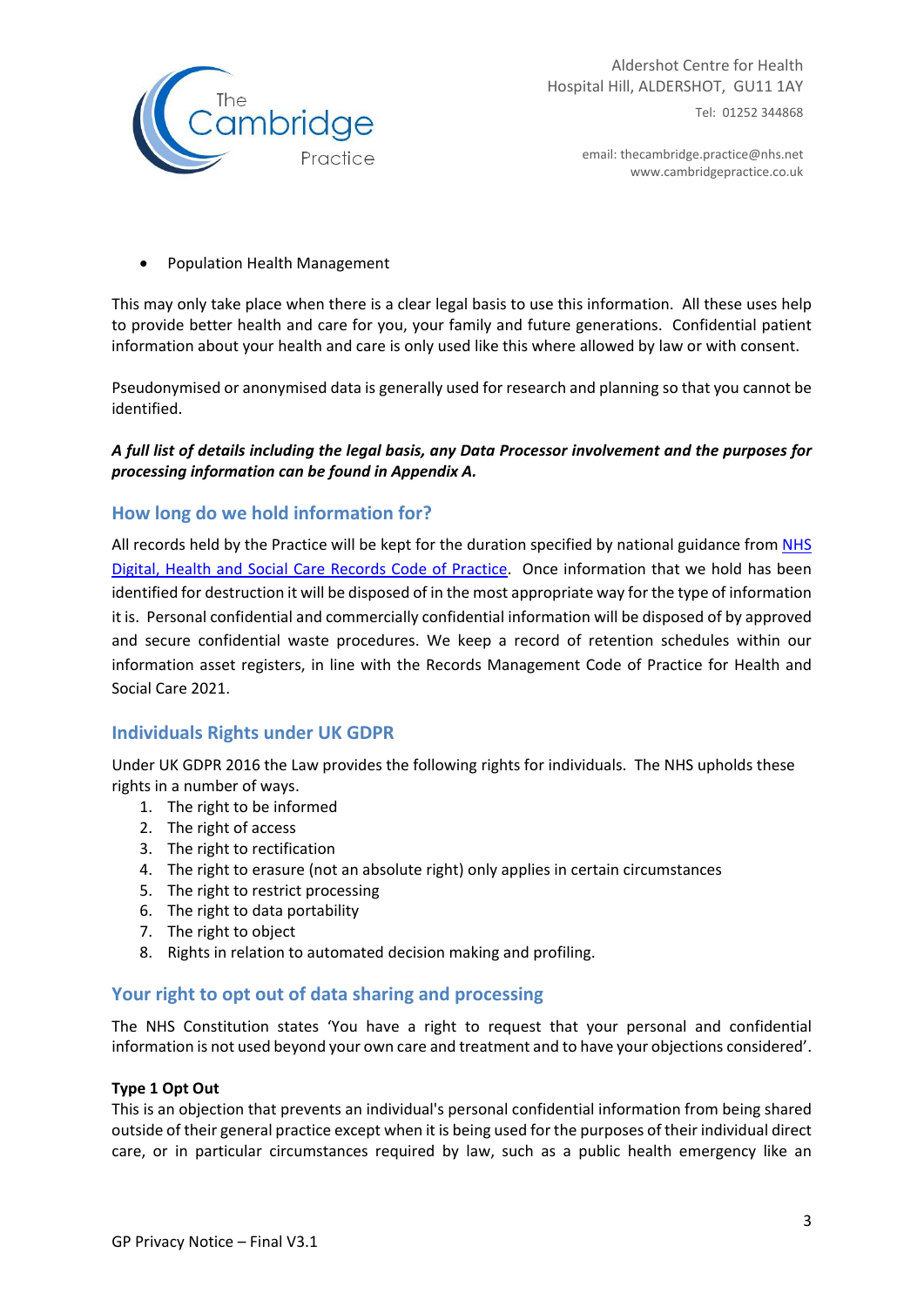

email: thecambridge.practice@nhs.net www.cambridgepractice.co.uk

outbreak of a pandemic disease. If patients wish to apply a Type 1 Opt Out to their record they should make their wishes know to the practice manager.

#### **National data opt‐out**

The national data opt-out was introduced on 25 May 2018, enabling patients to opt-out from the use of their data for research or planning purposes, in line with the recommendations of the National Data Guardian in her Review of Data Security, Consent and Opt‐Outs.

The national data opt‐out replaces the previous 'type 2' opt‐out, which required NHS Digital not to use a patient's confidential patient information for purposes beyond their individual care. Any patient that had a type 2 opt‐out recorded on or before 11 October 2018 has had it automatically converted to a national data opt‐out. Those aged 13 or over were sent a letter giving them more information and a leaflet explaining the national data opt-out. For more information go to National data opt out programme

To find out more or to register your choice to opt out, please visit www.nhs.uk/your-nhs-data-matters.

On this web page you will:

- See what is meant by confidential patient information
- Find examples of when confidential patient information is used for individual care and examples of when it is used for purposes beyond individual care
- Find out more about the benefits of sharing data
- Understand more about who uses the data
- Find out how your data is protected
- Be able to access the system to view, set or change your opt-out setting
- Find the contact telephone number if you want to know any more or to set/change your opt‐out by phone
- See the situations where the opt-out will not apply

### **Right of Access to your information (Subject Access Request)**

Under Data Protection Legislation everybody has the right have of access to, or request a copy of, information we hold that can identify them, this includes medical records. There are some safeguards regarding what patients will have access to and they may find information has been redacted or removed for the following reasons;

- It may be deemed to risk causing harm to the patient or others
- The information within the record may relate to third parties who are entitled to their confidentiality, or who have not given their permission for the information to be shared.

Patients do not need to give a reason to see their data. And requests can be made verbally or in writing. Although we may ask them to complete a form in order that we can ensure that they have the correct information required.

Where multiple copies of the same information is requested the surgery may charge a reasonable fee for the additional copies.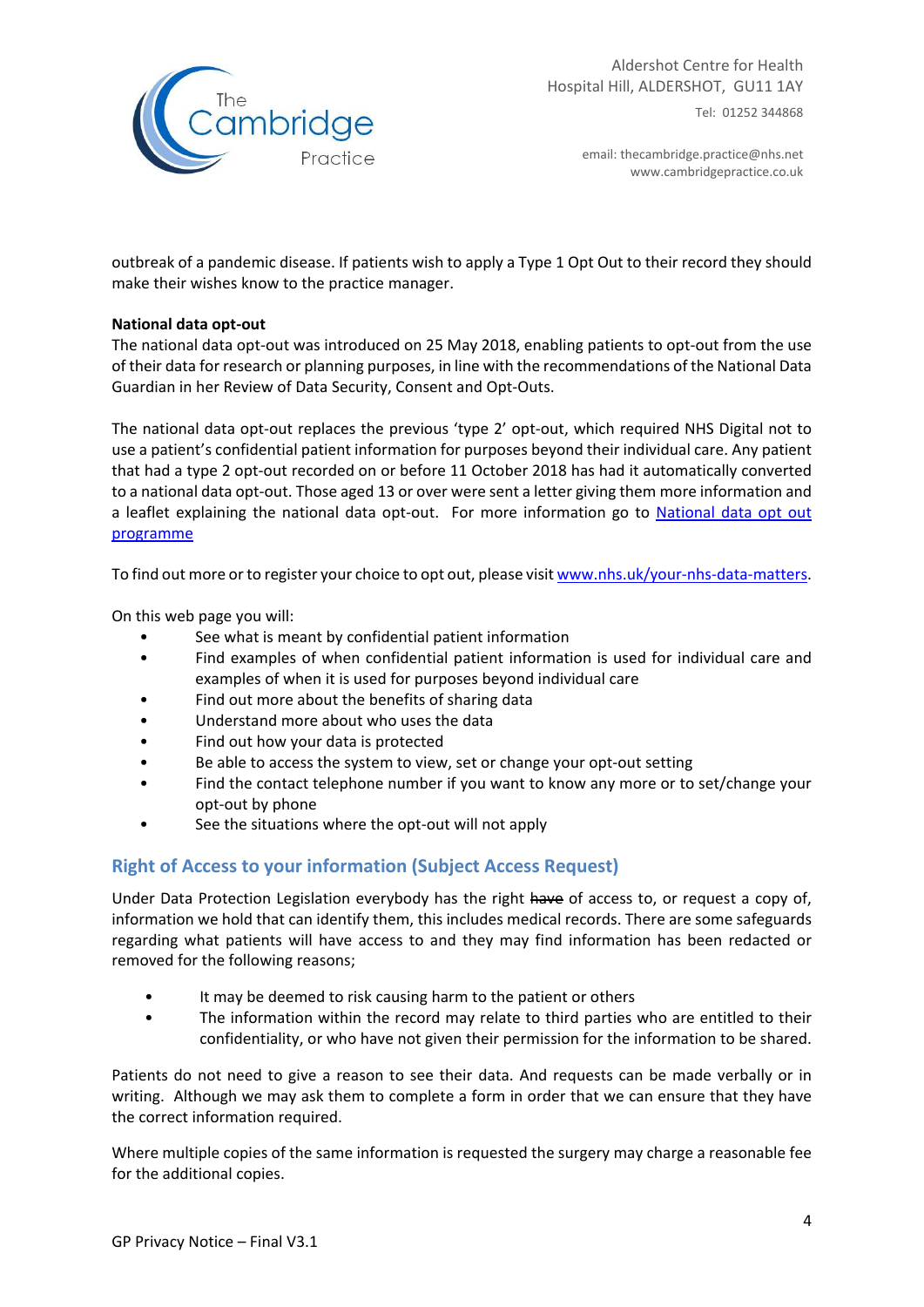

email: thecambridge.practice@nhs.net www.cambridgepractice.co.uk

Patients will need to provide proof of identity to receive this information.

Patients may also request to have online access to their data, they may do this via the NHS APP, or via the practices system. If you would like to access your GP record online click here https://cambridgepractice.co.uk/

### **COVID Passport access**

Patients may access their Covid passport via the link, the practice cannot provide this document as it is not held in the practice record. If you have any issues gaining access to your Covid Passport or letter you should call: 119

### **Change of Detail**

It is important that you tell the surgery if any of your contact details such as your name or address have changed, or if any of your other contacts details are incorrect including third party emergency contact details. It is important that we are made aware of any changes **immediately** in order that no information is shared in error.

### **Mobile telephone number**

If you provide us with your mobile phone number, we will use this to send you text reminders about your appointments or other health screening information. Please let us know if you do not wish to receive text reminders on your mobile.

### **Email address**

Where you have provided us with your email address, with your consent we will use this to send you information relating to your health and the services we provide. If you do not wish to receive communications by email, please let us know.

#### **Notification**

Data Protection Legislation requires organisations to register a notification with the Information Commissioner to describe the purposes for which they process personal and sensitive information.

We are registered as a Data Controller and our registration can be viewed online in the public register at: http://ico.org.uk/what\_we\_cover/register\_of\_data\_controllers

Any changes to this notice will be published on our website and in a prominent area at the Practice.

### **Data Protection Officer**

Should you have any data protection questions or concerns, please contact our Data Protection Officer via the surgery at: thecambridge.practice@nhs.net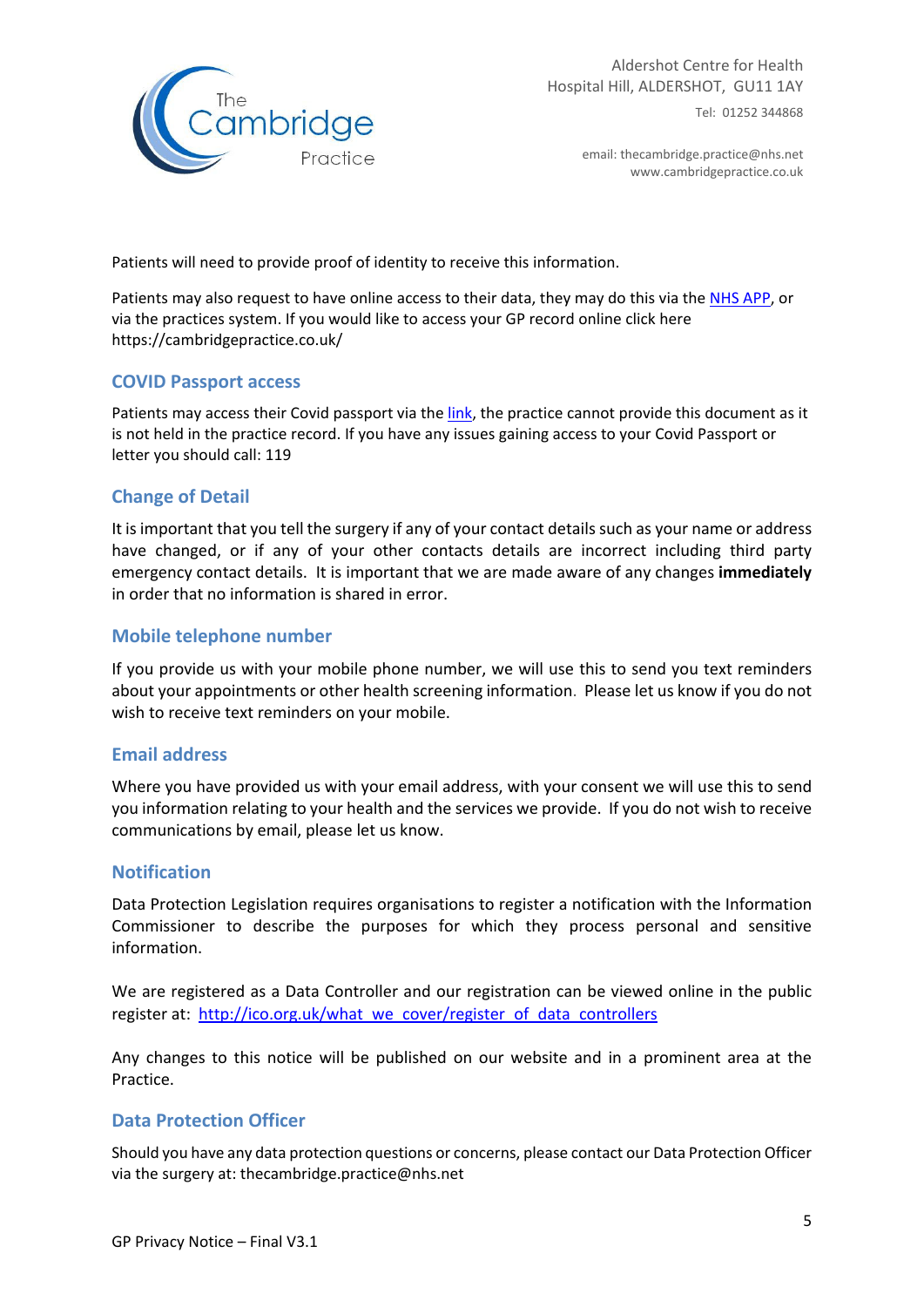

email: thecambridge.practice@nhs.net www.cambridgepractice.co.uk

## **What is the right to know?**

The Freedom of Information Act 2000 (FOIA) gives people a general right of access to information held by or on behalf of public authorities, promoting a culture of openness and accountability across the public sector. You can request any non-personal information that the GP Practice holds, that does not fall under an exemption. You may not ask for information that is covered by the Data Protection Legislation under FOIA. However you can request this under a right of access request – see section above 'Access to your information'.

### **Right to Complain**

If you have concerns or are unhappy about any of our services, please contact thecambridge.practice@nhs.net

For independent advice about data protection, privacy and data-sharing issues, you can contact:

The Information Commissioner Wycliffe House Water Lane Wilmslow Cheshire SK9 5AF

Phone: 0303 123 1113 Website: https://ico.org.uk/global/contact-us

### **The NHS Care Record Guarantee**

The NHS Care Record Guarantee for England sets out the rules that govern how patient information is used in the NHS, what control the patient can have over this, the rights individuals have to request copies of their data and how data is protected under Data Protection Legislation. A copy of the NHS Care Record Guarantee can be downloaded here

### **The NHS Constitution**

The NHS Constitution establishes the principles and values of the NHS in England. It sets out the rights patients, the public and staff are entitled to. These rights cover how patients access health services, the quality of care you'll receive, the treatments and programs available to you, confidentiality, information and your right to complain if things go wrong. https://www.gov.uk/government/publications/the-nhs-constitution-for-england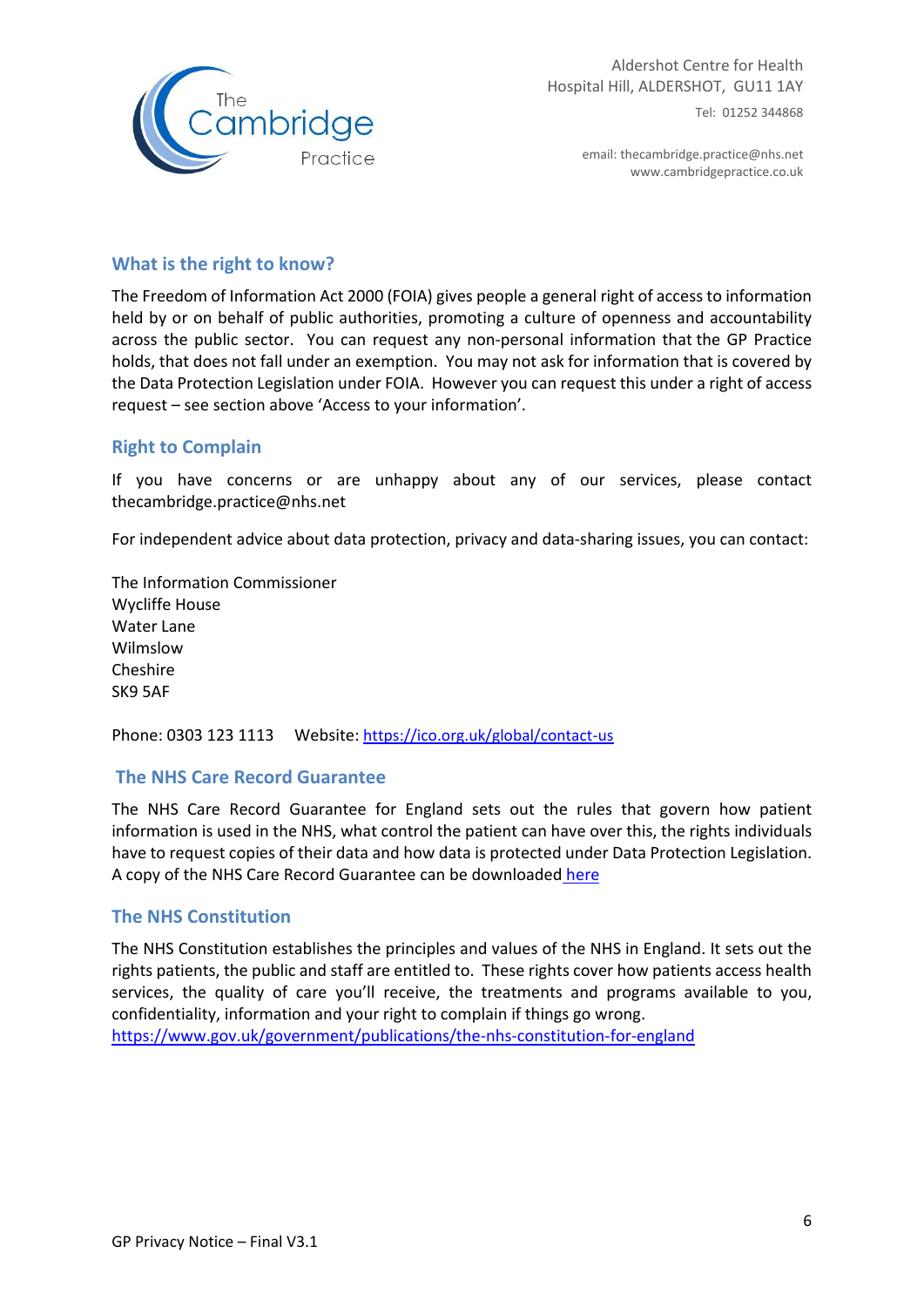

email: thecambridge.practice@nhs.net www.cambridgepractice.co.uk



# **Document Control**

# **This document was created by NHS South Central and West Commissioning Support Unit (SCW) and as such the Intellectual Property Rights of this document belong to SCW.**

| <b>Document Name</b>                              | <b>Version</b>                                                                                                                                                                                                                           | <b>Status</b>          | <b>Author</b>              |  |  |
|---------------------------------------------------|------------------------------------------------------------------------------------------------------------------------------------------------------------------------------------------------------------------------------------------|------------------------|----------------------------|--|--|
| <b>Privacy Notice</b>                             | 3.0                                                                                                                                                                                                                                      | Published              | NHS SCW Information        |  |  |
| <b>Primary Care template</b>                      |                                                                                                                                                                                                                                          |                        | <b>Governance Services</b> |  |  |
| <b>Document objectives:</b>                       | This document supports Practice staff in compliance with<br>Data Protection legislation, achieving best practice in the<br>area of Information Governance and in meeting the<br>requirements of the Data Security and Protection Toolkit |                        |                            |  |  |
| Target audience:                                  | All staff                                                                                                                                                                                                                                |                        |                            |  |  |
| <b>Monitoring arrangements and</b><br>indicators: | This document will be monitored by NHS SCW Information<br>Governance Services to ensure any legislative changes that<br>occur before the review date are incorporated.                                                                   |                        |                            |  |  |
| <b>Review frequency</b>                           | SCW reviews customer documents in line with our planned<br>schedule                                                                                                                                                                      |                        |                            |  |  |
| <b>SCW Planned Review date</b>                    | 01 August 2022                                                                                                                                                                                                                           |                        |                            |  |  |
| Date uploaded to SCW Website                      | 05 November 2021                                                                                                                                                                                                                         |                        |                            |  |  |
| Approved & ratified by practice                   |                                                                                                                                                                                                                                          | The Cambridge Practice | Date: 01/03/2022           |  |  |
| Date issued by practice                           | [01/04/2022]                                                                                                                                                                                                                             |                        |                            |  |  |
| <b>GP Review date:</b>                            | [01/10/2022]                                                                                                                                                                                                                             |                        |                            |  |  |

# **Change record**

| Date       | <b>Author</b> | <b>Version</b> | Page | <b>Reason for Change</b>               |
|------------|---------------|----------------|------|----------------------------------------|
| 21.07.2020 | <b>SCW</b>    |                | All  | Review for Website publication         |
| 25.08.2021 | SCW           |                | All  | Review for Website publication, minor  |
|            |               |                |      | changes made, to links and addition of |
|            |               |                |      | covid and online access.               |